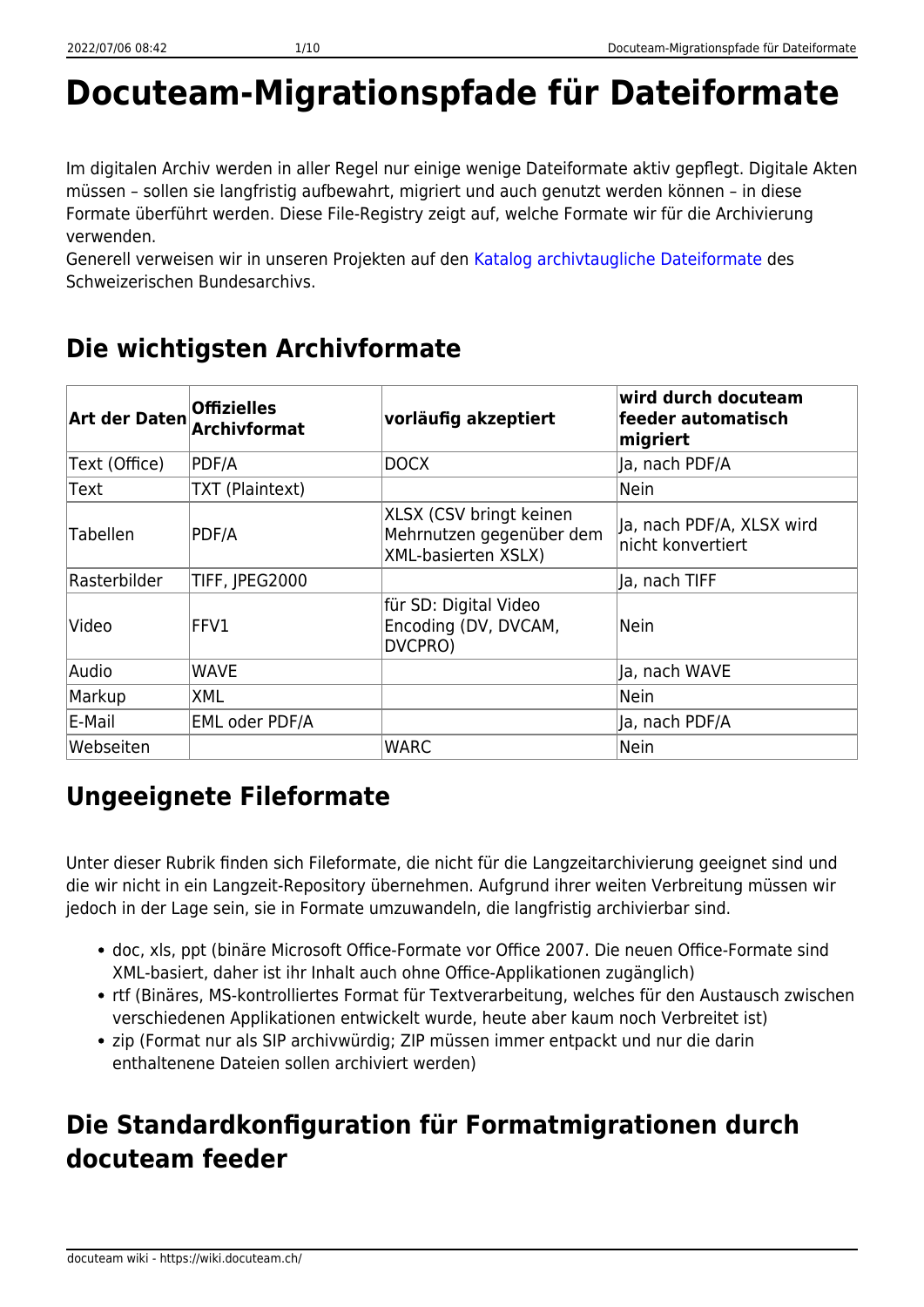Die Standardkonfiguration für Formatmigrationen, wie sie in Feeder vorliegt (spezifiziert im migrationconfig.xml), ist wie in den folgenden Tabellen definiert. Bei der Dateimigration geht Feeder zunächst nach der PUID einer Datei. Kann diese nicht bestimmt werden, wird der Mimetype gesucht. Liegt auch dieser nicht vor, berücksichtigt Feeder schliesslich die Dateiendung. Im Folgenden sind die drei Tabellen (Konvertierung nach PUID, Mimetype oder Dateiendung) eingefügt, welche die spezifizierten Migrationen enthalten. Alle anderen Formate werden NICHT migriert. Diese Standardkonfiguration kann angepasst werden.

Folgende 3 Tabellen sind unten aufgeführt:

- Formatmigration anhand PUID (1. Priorität)
- Formatmigration anhand MIMEType (2. Priorität)
- Formatmigration anhand Dateiendung (3. Priorität)

Wie man in den Tabellen sieht, werden als Archivformate im Moment pdf, tif und wav generiert.

Die Tabellen enthalten jeweils in der ersten Spalte die PUID der Quelldatei, in der zweiten Spalte deren Name. Die dritte, vierte und fünfte Spalte zeigen, in welches Format die Quelldatei migriert wird (PUID, Name und Dateiendung).

(Stand: 29.06.2021)

| Quelle<br>(PUID) | Quelle (Namen)                                   | Ziel (PUID)             | Ziel (Name)                                                                 | <b>Ziel</b><br>(Dateiendung) |
|------------------|--------------------------------------------------|-------------------------|-----------------------------------------------------------------------------|------------------------------|
| fmt/279          | <b>FLAC (Free Lossless</b><br>Audio Codec)       | fmt/142                 | <b>Waveform Audio</b><br>(WAVEFORMATEX)                                     | wav.                         |
| fmt/134          | MPEG 1/2 Audio<br>Layer 3                        | fmt/141, fmt/142        | <b>Waveform Audio</b><br>(PCMWAVEFORMAT)                                    | wav.                         |
| $x$ -fmt/135     | Audio Interchange<br><b>File Format</b>          | fmt/142                 | <b>Waveform Audio</b><br>(WAVEFORMATEX)                                     | wav.                         |
| fmt/414          | Audio Interchange<br>File Format                 | fmt/142                 | <b>Waveform Audio</b><br>(WAVEFORMATEX)                                     | wav.                         |
| fmt/14           | Acrobat PDF 1.0 -<br>Portable Document<br>Format | fmt/476,fmt/477,fmt/478 | Acrobat PDF/A - Portable<br><b>Document Format</b>                          | .pdf                         |
| fmt/15           | Acrobat PDF 1.1 -<br>Portable Document<br>Format | fmt/476,fmt/477,fmt/478 | Acrobat PDF/A - Portable<br><b>Document Format</b>                          | .pdf                         |
| fmt/16           | Acrobat PDF 1.2 -<br>Portable Document<br>Format | fmt/476,fmt/477,fmt/478 | Acrobat PDF/A - Portable<br><b>Document Format</b>                          | .pdf                         |
| fmt/17           | Acrobat PDF 1.3 -<br>Portable Document<br>Format | fmt/476,fmt/477,fmt/478 | Acrobat PDF/A - Portable<br><b>Document Format</b>                          | .pdf                         |
| fmt/18           | Acrobat PDF 1.4 -<br>Portable Document<br>Format |                         | fmt/476,fmt/477,fmt/478  Acrobat PDF/A - Portable<br><b>Document Format</b> | .pdf                         |
| fmt/19           | Acrobat PDF 1.5 -<br>Portable Document<br>Format | fmt/476,fmt/477,fmt/478 | Acrobat PDF/A - Portable<br><b>Document Format</b>                          | .pdf                         |

#### **Anhand PUID (1. Priorität)**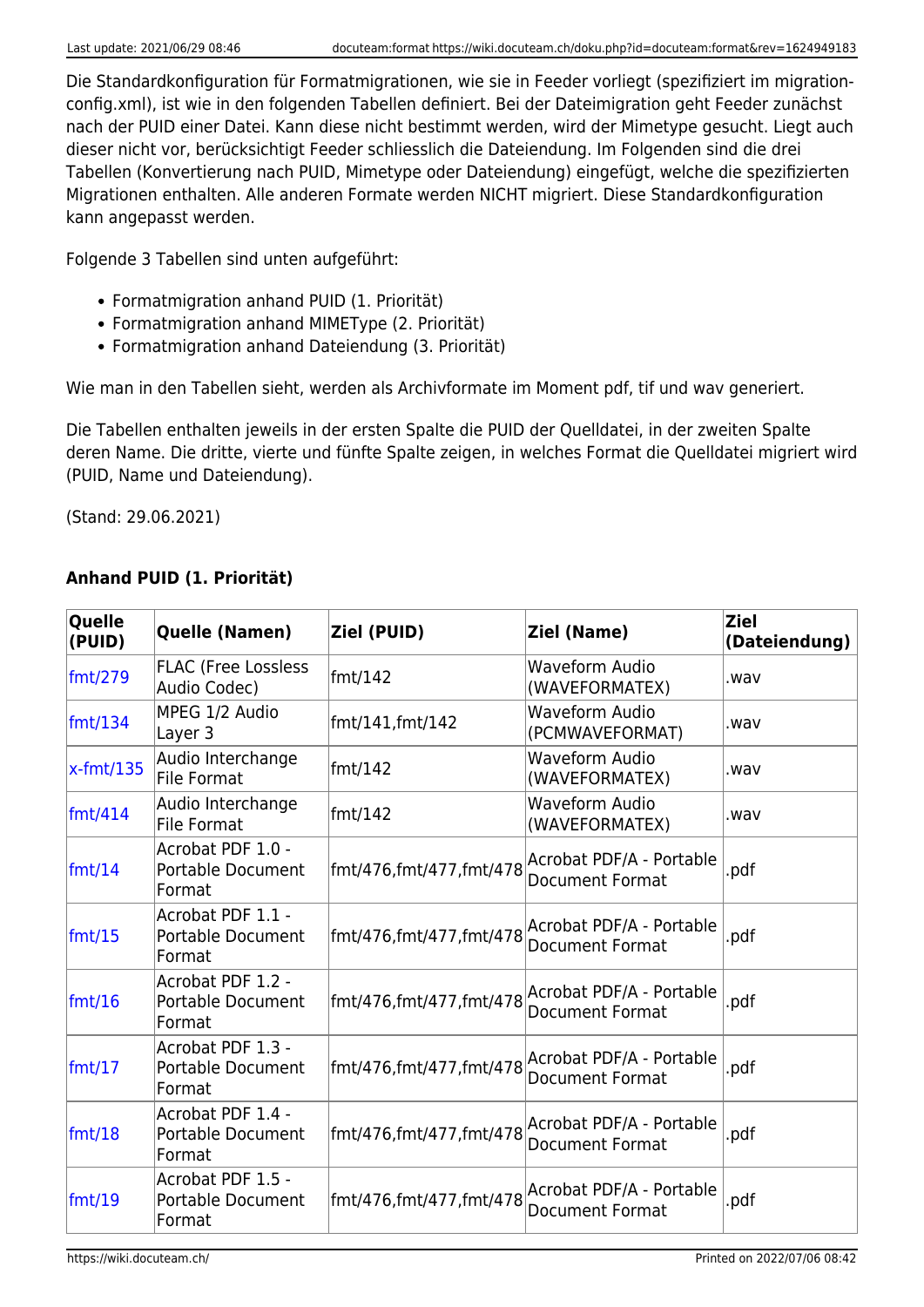| Quelle<br>(PUID)        | Quelle (Namen)                                                                 | Ziel (PUID)             | Ziel (Name)                                        | <b>Ziel</b><br>(Dateiendung) |
|-------------------------|--------------------------------------------------------------------------------|-------------------------|----------------------------------------------------|------------------------------|
| fmt/20                  | Acrobat PDF 1.6 -<br>Portable Document<br>Format                               | fmt/476,fmt/477,fmt/478 | Acrobat PDF/A - Portable<br><b>Document Format</b> | .pdf                         |
| $\text{fmt}/\text{144}$ | Acrobat PDF/X -<br><b>Portable Document</b><br>Format - Exchange<br>1:1999     | fmt/476,fmt/477,fmt/478 | Acrobat PDF/A - Portable<br><b>Document Format</b> | .pdf                         |
| $\text{fmt}/\text{145}$ | Acrobat PDF/X -<br><b>Portable Document</b><br>Format - Exchange<br>1:2001     | fmt/476,fmt/477,fmt/478 | Acrobat PDF/A - Portable<br><b>Document Format</b> | .pdf                         |
| fmt/146                 | Acrobat PDF/X -<br><b>Portable Document</b><br>Format - Exchange<br>1a:2003    | fmt/476,fmt/477,fmt/478 | Acrobat PDF/A - Portable<br>Document Format        | .pdf                         |
| $\text{fmt}/\text{147}$ | Acrobat PDF/X -<br><b>Portable Document</b><br>Format - Exchange<br>2:2003     | fmt/476,fmt/477,fmt/478 | Acrobat PDF/A - Portable<br><b>Document Format</b> | .pdf                         |
| $\text{fmt}/\text{148}$ | Acrobat PDF/X -<br>Portable Document<br>Format - Exchange<br>3:2003            | fmt/476,fmt/477,fmt/478 | Acrobat PDF/A - Portable<br><b>Document Format</b> | .pdf                         |
| fmt/157                 | Acrobat PDF/X -<br><b>Portable Document</b><br>Format - Exchange<br>1a:2001    | fmt/476,fmt/477,fmt/478 | Acrobat PDF/A - Portable<br><b>Document Format</b> | .pdf                         |
| fmt/158                 | Acrobat PDF/X -<br><b>Portable Document</b><br>Format - Exchange<br>3:2002     | fmt/476,fmt/477,fmt/478 | Acrobat PDF/A - Portable<br>Document Format        | .pdf                         |
| $\text{fmt}/276$        | Acrobat PDF 1.7 -<br>Portable Document<br>Format                               | fmt/476,fmt/477,fmt/478 | Acrobat PDF/A - Portable<br><b>Document Format</b> | .pdf                         |
| fmt/488                 | Acrobat PDF/X -<br>Portable Document<br>Format - Exchange<br>$PDF/X-4$         | fmt/476,fmt/477,fmt/478 | Acrobat PDF/A - Portable<br><b>Document Format</b> | .pdf                         |
| fmt/489                 | Acrobat PDF/X -<br><b>Portable Document</b><br>Format - Exchange<br>$PDF/X-4p$ | fmt/476,fmt/477,fmt/478 | Acrobat PDF/A - Portable<br>Document Format        | .pdf                         |
| fmt/490                 | Acrobat PDF/X -<br><b>Portable Document</b><br>Format - Exchange<br>$PDF/X-5g$ | fmt/476,fmt/477,fmt/478 | Acrobat PDF/A - Portable<br>Document Format        | .pdf                         |
| $\text{fmt}/491$        | Acrobat PDF/X -<br>Portable Document<br>Format - Exchange<br>PDF/X-5pg         | fmt/476,fmt/477,fmt/478 | Acrobat PDF/A - Portable<br><b>Document Format</b> | .pdf                         |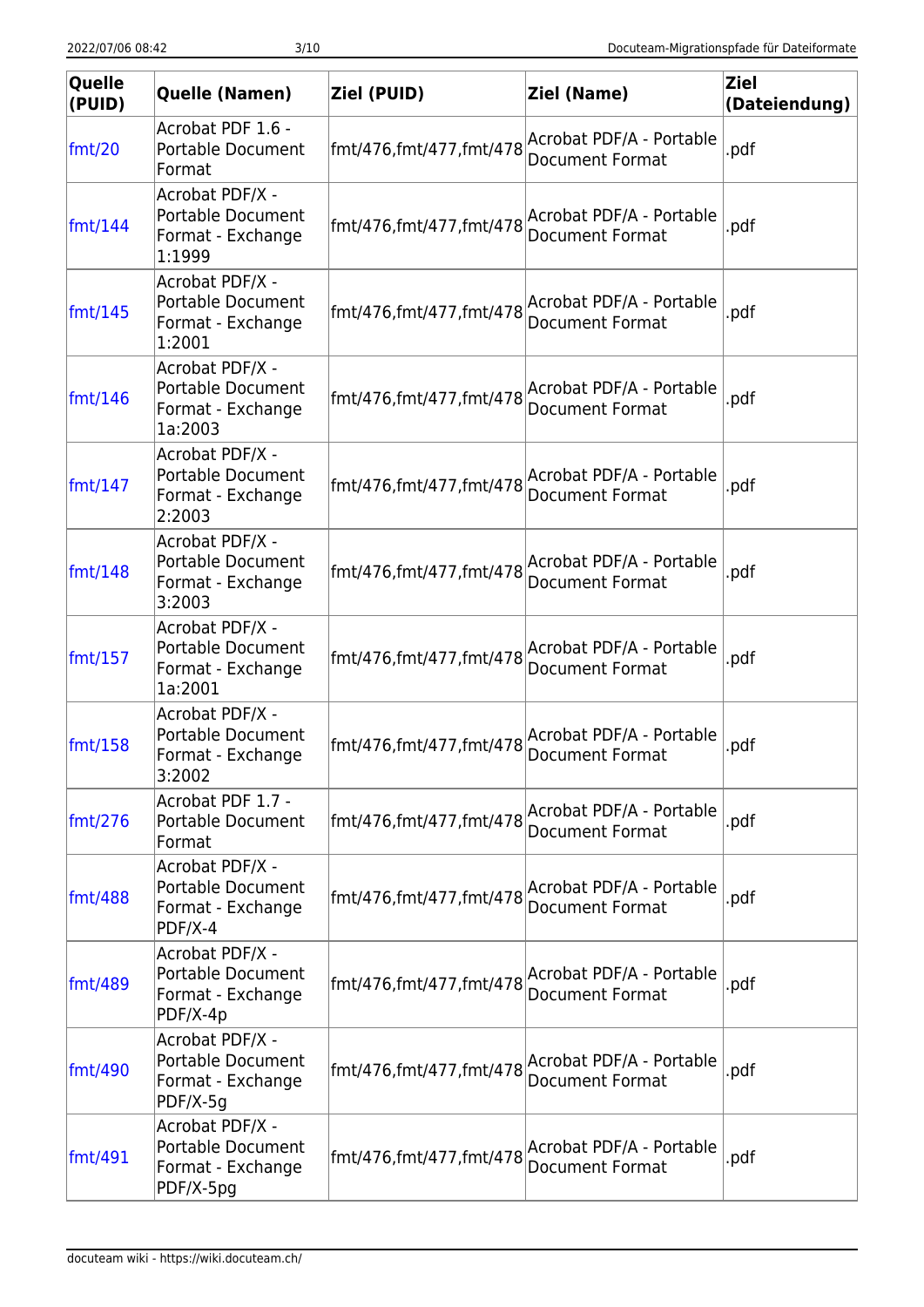| Quelle<br>(PUID) | Quelle (Namen)                                                                   | Ziel (PUID)                                      | Ziel (Name)                                        | <b>Ziel</b><br>(Dateiendung) |
|------------------|----------------------------------------------------------------------------------|--------------------------------------------------|----------------------------------------------------|------------------------------|
| fmt/492          | Acrobat PDF/X -<br><b>Portable Document</b><br>Format - Exchange<br>PDF/X-5n     | fmt/476,fmt/477,fmt/478                          | Acrobat PDF/A - Portable<br><b>Document Format</b> | .pdf                         |
| fmt/493          | Acrobat PDF/E -<br><b>Portable Document</b><br>Format for<br>Engineering PDF/E-1 | fmt/476,fmt/477,fmt/478                          | Acrobat PDF/A - Portable<br><b>Document Format</b> | .pdf                         |
| fmt/37           | Microsoft Word for<br><b>Windows Document</b>                                    | fmt/476,fmt/477,fmt/478                          | Acrobat PDF/A - Portable<br><b>Document Format</b> | .pdf                         |
| fmt/38           | Microsoft Word for<br><b>Windows Document</b>                                    | fmt/476,fmt/477,fmt/478                          | Acrobat PDF/A - Portable<br>Document Format        | .pdf                         |
| fmt/39           | Microsoft Word<br>Document                                                       | fmt/476,fmt/477,fmt/478                          | Acrobat PDF/A - Portable<br><b>Document Format</b> | .pdf                         |
| fmt/40           | Microsoft Word<br>Document                                                       | fmt/476,fmt/477,fmt/478                          | Acrobat PDF/A - Portable<br>Document Format        | .pdf                         |
| $x$ -fmt/45      | Microsoft Word<br>Document Template                                              | fmt/476,fmt/477,fmt/478                          | Acrobat PDF/A - Portable<br>Document Format        | .pdf                         |
| $\text{fmt}/412$ | Microsoft Word for<br>Windows                                                    | fmt/476,fmt/477,fmt/478                          | Acrobat PDF/A - Portable<br>Document Format        | .pdf                         |
| $\text{fmt}/523$ | Macro enabled<br>Microsoft Word<br>Document OOXML                                | fmt/476,fmt/477,fmt/478                          | Acrobat PDF/A - Portable<br>Document Format        | .pdf                         |
| fmt/597          | Microsoft Word<br>Template                                                       | fmt/476,fmt/477,fmt/478                          | Acrobat PDF/A - Portable<br><b>Document Format</b> | .pdf                         |
| fmt/599          | Microsoft Word<br>Macro-Enabled<br>Document Template                             | fmt/476,fmt/477,fmt/478                          | Acrobat PDF/A - Portable<br>Document Format        | .pdf                         |
| fmt/609          | Microsoft Word<br>(Generic)                                                      | fmt/476,fmt/477,fmt/478 Acrobat PDF/A - Portable | Document Format                                    | .pdf                         |
| $x$ -fmt/273     | Microsoft Word for<br><b>MS-DOS Document</b>                                     | fmt/476,fmt/477,fmt/478                          | Acrobat PDF/A - Portable<br><b>Document Format</b> | .pdf                         |
| $x$ -fmt/274     | Microsoft Word for<br><b>MS-DOS Document</b>                                     | fmt/476,fmt/477,fmt/478                          | Acrobat PDF/A - Portable<br><b>Document Format</b> | .pdf                         |
| $x$ -fmt/275     | Microsoft Word for<br><b>MS-DOS Document</b>                                     | fmt/476,fmt/477,fmt/478                          | Acrobat PDF/A - Portable<br><b>Document Format</b> | .pdf                         |
| $x$ -fmt/276     | Microsoft Word for<br><b>MS-DOS Document</b>                                     | fmt/476,fmt/477,fmt/478                          | Acrobat PDF/A - Portable<br><b>Document Format</b> | .pdf                         |
| $x$ -fmt/2       | Microsoft Word for<br><b>Macintosh Document</b>                                  | fmt/476,fmt/477,fmt/478                          | Acrobat PDF/A - Portable<br>Document Format        | .pdf                         |
| $x$ -fmt/129     | Microsoft Word for<br><b>Macintosh Document</b>                                  | fmt/476,fmt/477,fmt/478                          | Acrobat PDF/A - Portable<br>Document Format        | .pdf                         |
| $x$ -fmt/42      | Wordperfect<br>Secondary File                                                    | fmt/476,fmt/477,fmt/478                          | Acrobat PDF/A - Portable<br>Document Format        | .pdf                         |
| $x$ -fmt/43      | Wordperfect<br>Secondary File                                                    | fmt/476,fmt/477,fmt/478                          | Acrobat PDF/A - Portable<br>Document Format        | .pdf                         |
| $x$ -fmt/44      | <b>WordPerfect for MS-</b><br>DOS/Windows<br>Document                            | fmt/476,fmt/477,fmt/478                          | Acrobat PDF/A - Portable<br>Document Format        | .pdf                         |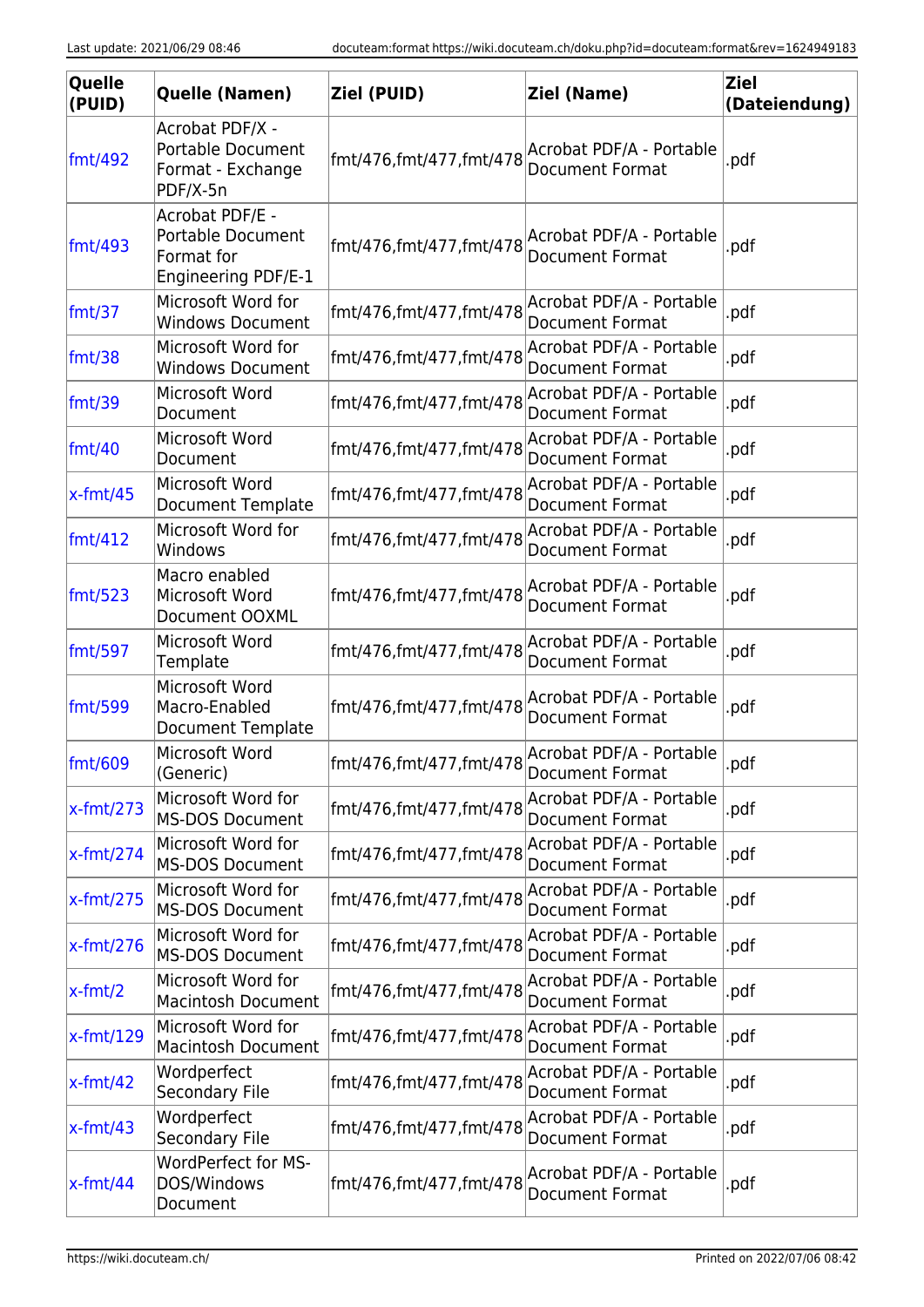| Quelle<br>(PUID) | Quelle (Namen)                                        | Ziel (PUID)                                 | Ziel (Name)                                        | <b>Ziel</b><br>(Dateiendung) |
|------------------|-------------------------------------------------------|---------------------------------------------|----------------------------------------------------|------------------------------|
| $x$ -fmt/203     | WordPerfect for<br><b>Windows Document</b>            | fmt/476,fmt/477,fmt/478                     | Acrobat PDF/A - Portable<br>Document Format        | .pdf                         |
| $x$ -fmt/393     | WordPerfect for MS-<br><b>DOS Document</b>            | fmt/476,fmt/477,fmt/478                     | Acrobat PDF/A - Portable<br>Document Format        | .pdf                         |
| x-fmt/394        | <b>WordPerfect for MS-</b><br>DOS/Windows<br>Document | fmt/476,fmt/477,fmt/478                     | Acrobat PDF/A - Portable<br>Document Format        | .pdf                         |
| fmt/45           | <b>Rich Text Format</b>                               | fmt/476,fmt/477,fmt/478                     | Acrobat PDF/A - Portable<br>Document Format        | .pdf                         |
| fmt/46           | <b>Rich Text Format</b>                               | fmt/476,fmt/477,fmt/478                     | Acrobat PDF/A - Portable<br>Document Format        | .pdf                         |
| $\text{fmt}/47$  | <b>Rich Text Format</b>                               | fmt/476,fmt/477,fmt/478                     | Acrobat PDF/A - Portable<br><b>Document Format</b> | .pdf                         |
| fmt/48           | <b>Rich Text Format</b>                               | fmt/476,fmt/477,fmt/478                     | Acrobat PDF/A - Portable<br>Document Format        | .pdf                         |
| fmt/49           | <b>Rich Text Format</b>                               | fmt/476,fmt/477,fmt/478                     | Acrobat PDF/A - Portable<br><b>Document Format</b> | .pdf                         |
| fmt/50           | <b>Rich Text Format</b>                               | fmt/476,fmt/477,fmt/478                     | Acrobat PDF/A - Portable<br>Document Format        | .pdf                         |
| fmt/51           | <b>Rich Text Format</b>                               | fmt/476,fmt/477,fmt/478                     | Acrobat PDF/A - Portable<br><b>Document Format</b> | .pdf                         |
| fmt/52           | <b>Rich Text Format</b>                               | fmt/476,fmt/477,fmt/478                     | Acrobat PDF/A - Portable<br>Document Format        | .pdf                         |
| fmt/53           | <b>Rich Text Format</b>                               | fmt/476,fmt/477,fmt/478                     | Acrobat PDF/A - Portable<br>Document Format        | .pdf                         |
| fmt/55           | Microsoft Excel 2.x<br>Worksheet (xls)                | fmt/476,fmt/477,fmt/478                     | Acrobat PDF/A - Portable<br><b>Document Format</b> | .pdf                         |
| fmt/56           | Microsoft Excel 3.0<br>Worksheet (xls)                | fmt/476,fmt/477,fmt/478                     | Acrobat PDF/A - Portable<br>Document Format        | .pdf                         |
| fmt/57           | Microsoft Excel 4.0<br>Worksheet (xls)                | fmt/476,fmt/477,fmt/478                     | Acrobat PDF/A - Portable<br><b>Document Format</b> | .pdf                         |
| fmt/59           | Microsoft Excel<br>5.0/95 Workbook (xls)              | fmt/476,fmt/477,fmt/478                     | Acrobat PDF/A - Portable<br>Document Format        | .pdf                         |
| fmt/60           | Excel 95 Workbook<br>(xls)                            | fmt/476,fmt/477,fmt/478                     | Acrobat PDF/A - Portable<br><b>Document Format</b> | .pdf                         |
| $\text{fmt}/61$  | Microsoft Excel 97<br>Workbook (xls)                  | fmt/476,fmt/477,fmt/478                     | Acrobat PDF/A - Portable<br><b>Document Format</b> | .pdf                         |
| $\text{fmt}/62$  | Microsoft Excel<br>(xls)                              | 2000-2003 Workbook  fmt/476,fmt/477,fmt/478 | Acrobat PDF/A - Portable<br>Document Format        | .pdf                         |
| $\text{fmt}/214$ | Microsoft Excel for<br>Windows                        | fmt/476,fmt/477,fmt/478                     | Acrobat PDF/A - Portable<br><b>Document Format</b> | .pdf                         |
| fmt/595          | Microsoft Excel Non-<br><b>XML Binary Workbook</b>    | fmt/476,fmt/477,fmt/478                     | Acrobat PDF/A - Portable<br><b>Document Format</b> | .pdf                         |
| fmt/598          | Microsoft Excel<br>Template                           | fmt/476,fmt/477,fmt/478                     | Acrobat PDF/A - Portable<br>Document Format        | .pdf                         |
| $\text{fmt}/627$ | Microsoft Excel<br>Macro-Enabled<br>Template          | fmt/476,fmt/477,fmt/478                     | Acrobat PDF/A - Portable<br>Document Format        | .pdf                         |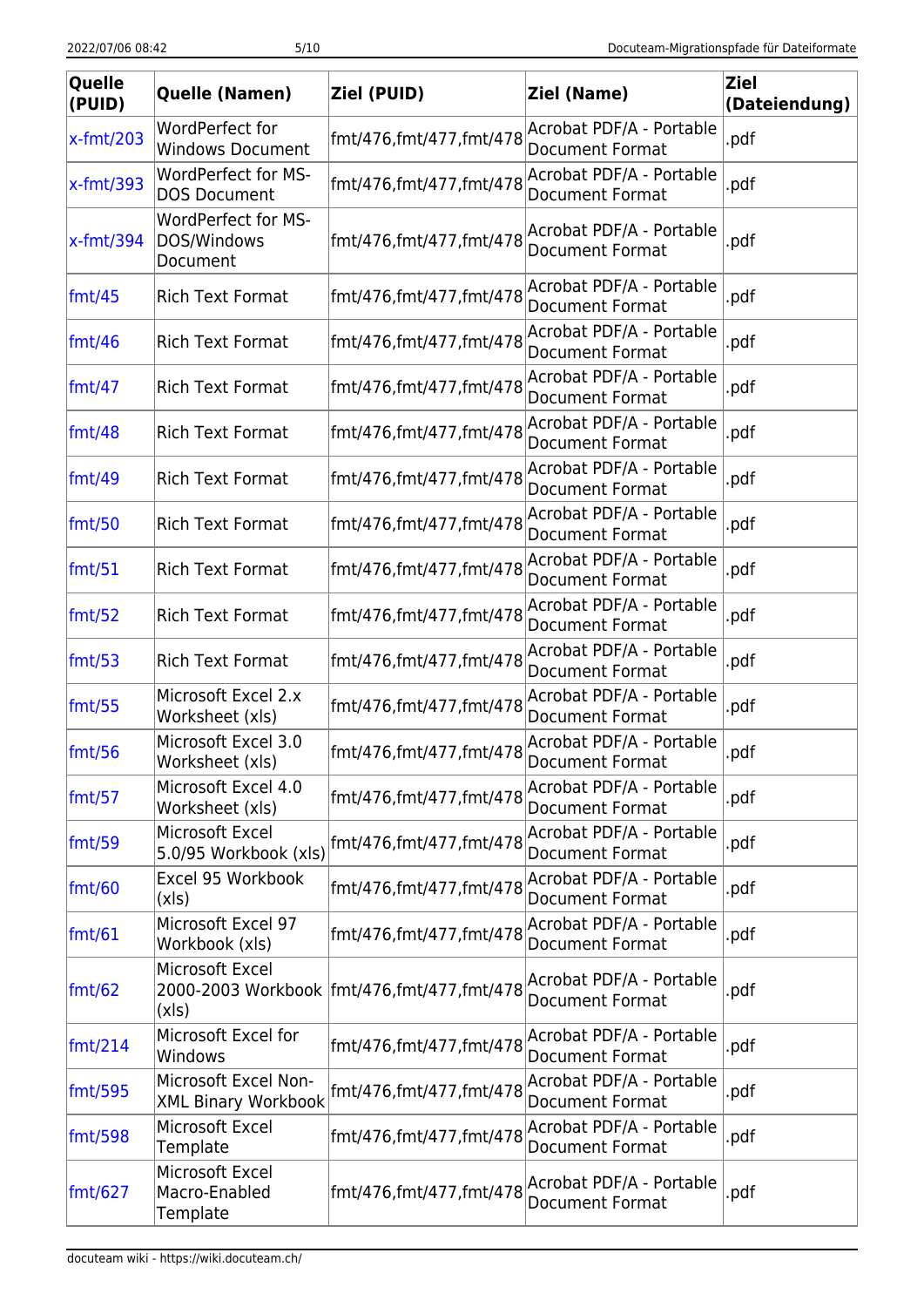| Quelle<br>(PUID) | Quelle (Namen)                                    | Ziel (PUID)             | Ziel (Name)                                        | <b>Ziel</b><br>(Dateiendung) |
|------------------|---------------------------------------------------|-------------------------|----------------------------------------------------|------------------------------|
| fmt/628          | Microsoft Excel<br>Macro-Enabled Add-In           | fmt/476,fmt/477,fmt/478 | Acrobat PDF/A - Portable<br><b>Document Format</b> | .pdf                         |
| fmt/172          | Microsoft Excel for<br>Macintosh                  | fmt/476,fmt/477,fmt/478 | Acrobat PDF/A - Portable<br><b>Document Format</b> | .pdf                         |
| fmt/173          | Microsoft Excel for<br>Macintosh                  | fmt/476,fmt/477,fmt/478 | Acrobat PDF/A - Portable<br><b>Document Format</b> | .pdf                         |
| fmt/174          | Microsoft Excel for<br>Macintosh                  | fmt/476,fmt/477,fmt/478 | Acrobat PDF/A - Portable<br><b>Document Format</b> | .pdf                         |
| fmt/175          | Microsoft Excel for<br>Macintosh                  | fmt/476,fmt/477,fmt/478 | Acrobat PDF/A - Portable<br>Document Format        | .pdf                         |
| fmt/176          | Microsoft Excel for<br>Macintosh                  | fmt/476,fmt/477,fmt/478 | Acrobat PDF/A - Portable<br><b>Document Format</b> | .pdf                         |
| fmt/177          | Microsoft Excel for<br>Macintosh                  | fmt/476,fmt/477,fmt/478 | Acrobat PDF/A - Portable<br>Document Format        | .pdf                         |
| fmt/178          | Microsoft Excel for<br>Macintosh                  | fmt/476,fmt/477,fmt/478 | Acrobat PDF/A - Portable<br>Document Format        | .pdf                         |
| fmt/88           | <b>PCX</b>                                        | fmt/476,fmt/477,fmt/478 | Acrobat PDF/A - Portable<br><b>Document Format</b> | .pdf                         |
| fmt/125          | Microsoft Powerpoint<br>Presentation              | fmt/476,fmt/477,fmt/478 | Acrobat PDF/A - Portable<br><b>Document Format</b> | .pdf                         |
| fmt/126          | <b>Microsoft Powerpoint</b><br>Presentation       | fmt/476,fmt/477,fmt/478 | Acrobat PDF/A - Portable<br><b>Document Format</b> | .pdf                         |
| fmt/215          | Microsoft Powerpoint<br>for Windows               | fmt/476,fmt/477,fmt/478 | Acrobat PDF/A - Portable<br><b>Document Format</b> | .pdf                         |
| fmt/487          | Macro Enabled<br>Microsoft Powerpoint             | fmt/476,fmt/477,fmt/478 | Acrobat PDF/A - Portable<br><b>Document Format</b> | .pdf                         |
| fmt/629          | Microsoft PowerPoint<br>Show                      | fmt/476,fmt/477,fmt/478 | Acrobat PDF/A - Portable<br>Document Format        | .pdf                         |
| fmt/630          | Microsoft PowerPoint<br><b>Macro-Enabled Show</b> | fmt/476,fmt/477,fmt/478 | Acrobat PDF/A - Portable<br>Document Format        | .pdf                         |
| fmt/631          | Microsoft PowerPoint<br>Template                  | fmt/476,fmt/477,fmt/478 | Acrobat PDF/A - Portable<br><b>Document Format</b> | .pdf                         |
| fmt/632          | Microsoft PowerPoint<br>Macro-Enabled<br>Template | fmt/476,fmt/477,fmt/478 | Acrobat PDF/A - Portable<br>Document Format        | .pdf                         |
| fmt/633          | Microsoft PowerPoint<br>Macro-Enabled Add-In      | fmt/476,fmt/477,fmt/478 | Acrobat PDF/A - Portable<br>Document Format        | .pdf                         |
| fmt/636          | Microsoft PowerPoint<br>Macro-Enabled Slide       | fmt/476,fmt/477,fmt/478 | Acrobat PDF/A - Portable<br>Document Format        | .pdf                         |
| fmt/179          | Microsoft PowerPoint<br>for Macintosh             | fmt/476,fmt/477,fmt/478 | Acrobat PDF/A - Portable<br><b>Document Format</b> | .pdf                         |
| fmt/180          | Microsoft PowerPoint<br>for Macintosh             | fmt/476,fmt/477,fmt/478 | Acrobat PDF/A - Portable<br><b>Document Format</b> | .pdf                         |
| fmt/181          | Microsoft PowerPoint<br>for Macintosh             | fmt/476,fmt/477,fmt/478 | Acrobat PDF/A - Portable<br><b>Document Format</b> | .pdf                         |
| fmt/182          | Microsoft PowerPoint<br>for Macintosh             | fmt/476,fmt/477,fmt/478 | Acrobat PDF/A - Portable<br>Document Format        | .pdf                         |
| fmt/189          | Microsoft Office Open<br>XML                      | fmt/476,fmt/477,fmt/478 | Acrobat PDF/A - Portable<br>Document Format        | .pdf                         |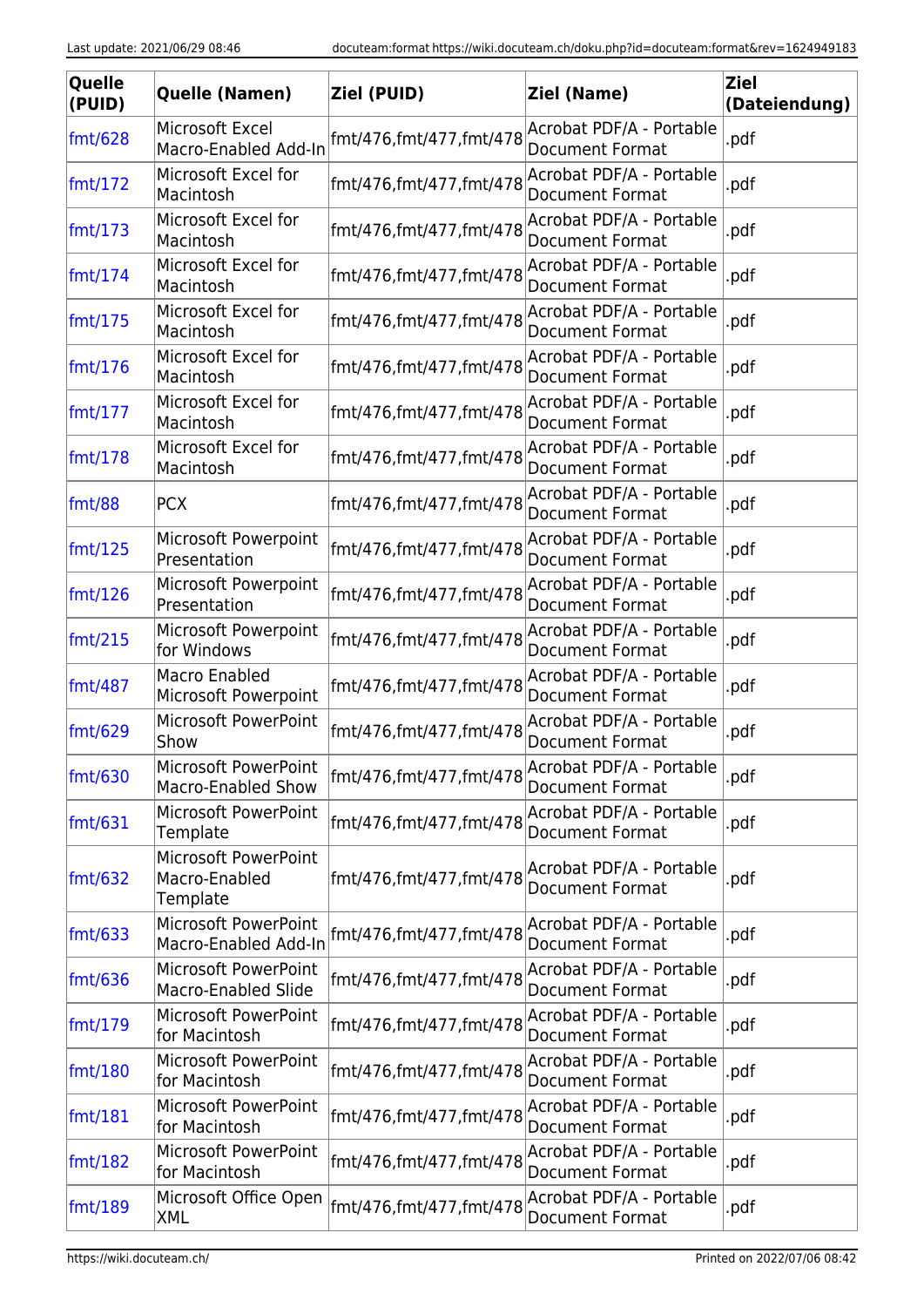| Quelle<br>(PUID)        | Quelle (Namen)                                           | Ziel (PUID)             | Ziel (Name)                                        | <b>Ziel</b><br>(Dateiendung) |
|-------------------------|----------------------------------------------------------|-------------------------|----------------------------------------------------|------------------------------|
| fmt/494                 | Microsoft Office<br><b>Encrypted Document</b>            | fmt/476,fmt/477,fmt/478 | Acrobat PDF/A - Portable<br><b>Document Format</b> | .pdf                         |
| fmt/41                  | Raw JPEG Stream                                          | fmt/353                 | Tagged Image File<br>Format                        | .tif                         |
| $\text{fmt}/42$         | JPEG File Interchange<br>Format                          | $\text{fmt/}353$        | Tagged Image File<br>Format                        | .tif                         |
| $\text{fmt}/43$         | JPEG File Interchange<br>Format                          | $\text{fmt/353}$        | Tagged Image File<br>Format                        | .tif                         |
| fmt/44                  | JPEG File Interchange<br>Format                          | fmt/353                 | Tagged Image File<br>Format                        | .tif                         |
| $\text{fmt}/\text{645}$ | Exchangeable Image<br>File Format<br>(Compressed)        | fmt/353                 | Tagged Image File<br>Format                        | .tif                         |
| $x$ -fmt/398            | Exchangeable Image<br><b>File Format</b><br>(Compressed) | fmt/353                 | Tagged Image File<br>Format                        | .tif                         |
| $x$ -fmt/390            | Exchangeable Image<br><b>File Format</b><br>(Compressed) | fmt/353                 | Tagged Image File<br>Format                        | .tif                         |
| $x$ -fmt/391            | Exchangeable Image<br><b>File Format</b><br>(Compressed) | fmt/353                 | Tagged Image File<br>Format                        | .tif                         |
| fmt/11                  | Portable Network<br>Graphics                             | fmt/353                 | Tagged Image File<br>Format                        | .tif                         |
| fmt/12                  | Portable Network<br>Graphics                             | fmt/353                 | Tagged Image File<br>Format                        | .tif                         |
| fmt/13                  | Portable Network<br>Graphics                             | fmt/353                 | Tagged Image File<br>Format                        | .tif                         |
| $\text{fmt/3}$          | Graphics Interchange fmt/353<br>Format                   |                         | Tagged Image File<br>Format                        | .tif                         |
| fmt/4                   | Graphics Interchange<br>Format                           | fmt/353                 | Tagged Image File<br>Format                        | .tif                         |
| $\text{fmt}/\text{114}$ | Windows Bitmap                                           | fmt/353                 | Tagged Image File<br>Format                        | .tif                         |
| $\text{fmt}/115$        | Windows Bitmap                                           | fmt/353                 | Tagged Image File<br>Format                        | .tif                         |
| $\text{fmt}/\text{116}$ | Windows Bitmap                                           | fmt/353                 | Tagged Image File<br>Format                        | .tif                         |
| $\text{fmt}/\text{117}$ | Windows Bitmap                                           | fmt/353                 | Tagged Image File<br>Format                        | .tif                         |
| $\text{fmt}/\text{118}$ | Windows Bitmap                                           | fmt/353                 | Tagged Image File<br>Format                        | .tif                         |
| $\text{fmt}/\text{119}$ | Windows Bitmap                                           | fmt/353                 | Tagged Image File<br>Format                        | .tif                         |
| $x$ -fmt/92             | Adobe Photoshop                                          | fmt/353                 | Tagged Image File<br>Format                        | .tif                         |
| $\text{fmt}/211$        | Kodak Photo CD<br>Image                                  | fmt/353                 | Tagged Image File<br>Format                        | .tif                         |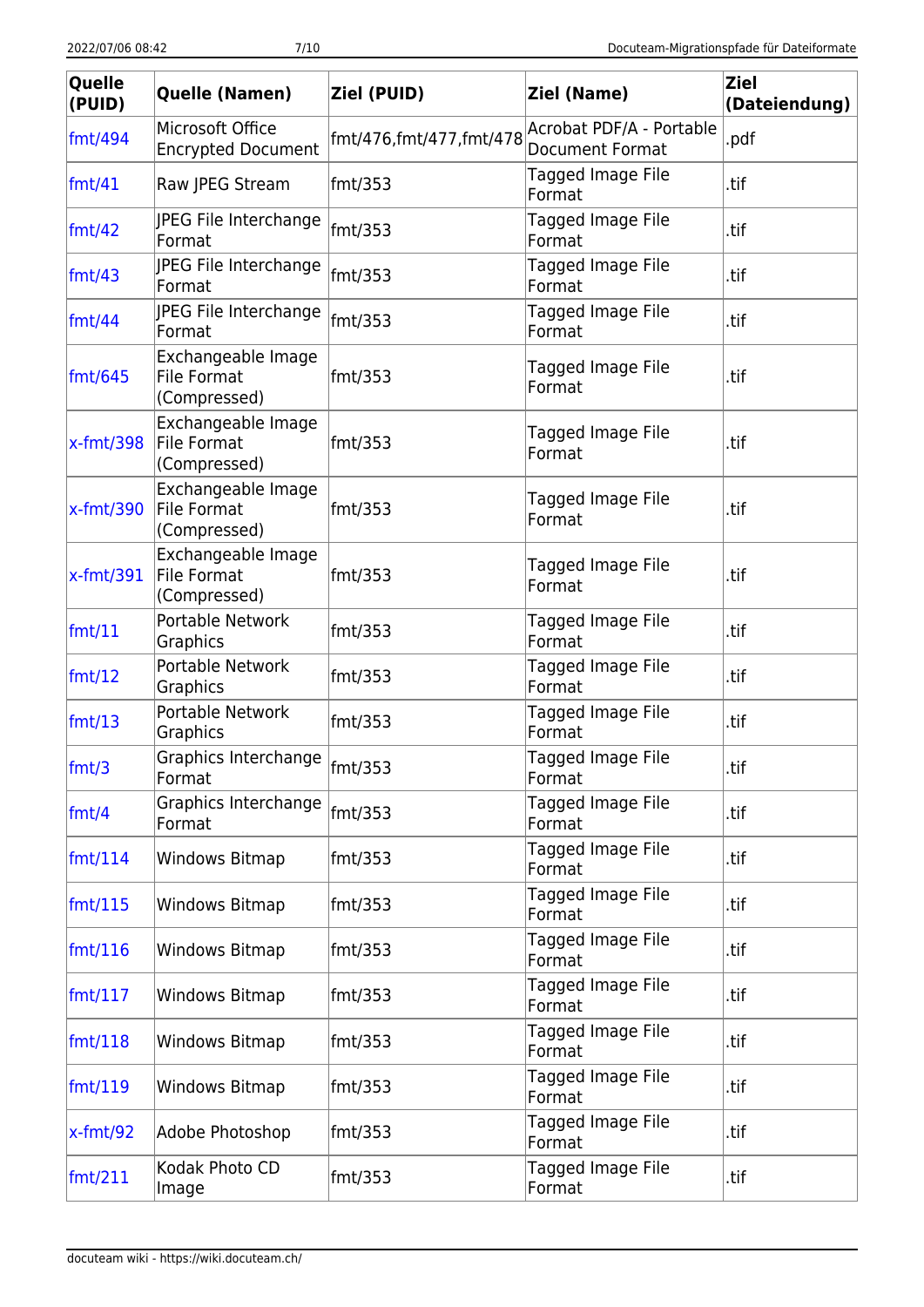#### **Anhand Mimetype (2. Priorität)**

| Quelle (PUID)                                                                     | Quelle<br>(Namen)                                                                           | Ziel (PUID)                      | Ziel<br>(Name)                           | <b>Ziel</b><br>(Dateiendung) |
|-----------------------------------------------------------------------------------|---------------------------------------------------------------------------------------------|----------------------------------|------------------------------------------|------------------------------|
| application/vnd.ms-powerpoint.slide.macroEnabled.12                               | Microsoft<br>PowerPoint<br>Macro-Enabled<br>Slide                                           | fmt/476,fmt/477,fmt/478 Portable | Acrobat<br>PDF/A -<br>Document<br>Format | .pdf                         |
| application/vnd.ms-powerpoint.addin.macroEnabled.12                               | Microsoft<br>PowerPoint<br>Macro-Enabled<br>Add-In                                          | fmt/476,fmt/477,fmt/478 Portable | Acrobat<br>PDF/A -<br>Document<br>Format | .pdf                         |
| application/vnd.ms-powerpoint.template.macroEnabled.12                            | Microsoft<br>PowerPoint<br>Macro-Enabled<br>Template                                        | fmt/476,fmt/477,fmt/478 Portable | Acrobat<br>PDF/A -<br>Document<br>Format | .pdf                         |
| application/vnd.ms-powerpoint.slideshow.macroEnabled.12                           | Microsoft<br>PowerPoint<br>Macro-Enabled<br>Show                                            | fmt/476,fmt/477,fmt/478 Portable | Acrobat<br>PDF/A -<br>Document<br>Format | .pdf                         |
| application/vnd.openxmlformats-officedocument.presentationml.template             | Microsoft<br>PowerPoint<br>Template                                                         | fmt/476,fmt/477,fmt/478 Portable | Acrobat<br>PDF/A -<br>Document<br>Format | .pdf                         |
| application/vnd.openxmlformats-officedocument.presentationml.slideshow PowerPoint | Microsoft<br>Show                                                                           | fmt/476,fmt/477,fmt/478 Portable | Acrobat<br>PDF/A -<br>Document<br>Format | .pdf                         |
| application/vnd.ms-powerpoint                                                     | Microsoft<br>Powerpoint<br>Presentation<br>Show,<br>Microsoft<br>Powerpoint<br>Presentation | fmt/476,fmt/477,fmt/478 Portable | Acrobat<br>PDF/A -<br>Document<br>Format | .pdf                         |

#### **Anhand Dateiendung (3. Priorität)**

| Quelle<br>(PUID) | Quelle (Namen)                                                                                                                                                                                                                                                                                                                                                                                                                                                       | Ziel (PUID)                               | Ziel (Name)                      | <b>Ziel</b><br>(Dateiendung) |
|------------------|----------------------------------------------------------------------------------------------------------------------------------------------------------------------------------------------------------------------------------------------------------------------------------------------------------------------------------------------------------------------------------------------------------------------------------------------------------------------|-------------------------------------------|----------------------------------|------------------------------|
| mp3.             | MPEG 1/2 Audio Layer 3                                                                                                                                                                                                                                                                                                                                                                                                                                               | fmt/142                                   | Waveform Audio<br>(WAVEFORMATEX) | .wav                         |
| .doc             | <b>Wordperfect Secondary</b><br>File, WordPerfect for MS-<br>DOS/Windows Document,<br>Stationery for Mac OS X,<br>Microsoft Word for MS-DOS<br>Document, Interleaf<br>Document, Microsoft Word<br>Document, Microsoft Word<br>for Windows Document,<br>Microsoft Office Owner<br>File, Microsoft Word<br>(Generic), Microsoft Word<br>Document (Password<br>Protected), Compound<br><b>WordPerfect for Windows</b><br>Document, PFS: First<br><b>Choice Document</b> | fmt/476,fmt/477,fmt/478 Portable Document | Acrobat PDF/A -<br>Format        | .pdf                         |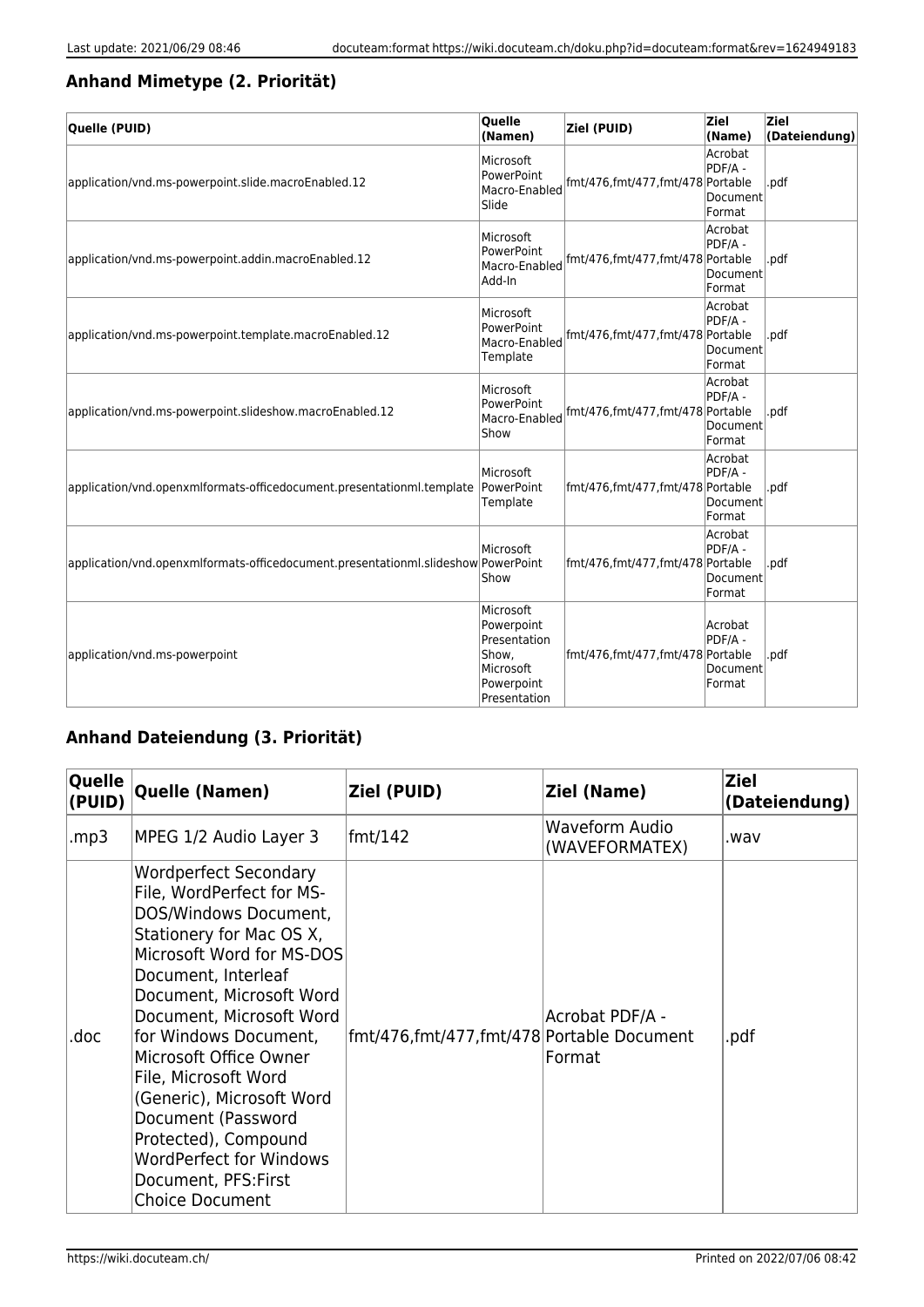| Quelle<br>(PUID) | Quelle (Namen)                                                                                                                                                                                                                                               | Ziel (PUID)                               | <b>Ziel (Name)</b>        | <b>Ziel</b><br>(Dateiendung) |
|------------------|--------------------------------------------------------------------------------------------------------------------------------------------------------------------------------------------------------------------------------------------------------------|-------------------------------------------|---------------------------|------------------------------|
| .docx            | Microsoft Word for<br>Windows, Microsoft Office<br>Owner File, Microsoft<br>Office Encrypted<br>Document                                                                                                                                                     | fmt/476,fmt/477,fmt/478 Portable Document | Acrobat PDF/A -<br>Format | .pdf                         |
| docm.            | Macro enabled Microsoft<br><b>Word Document OOXML</b>                                                                                                                                                                                                        | fmt/476,fmt/477,fmt/478 Portable Document | Acrobat PDF/A -<br>Format | .pdf                         |
| .rtf             | <b>Rich Text Format</b>                                                                                                                                                                                                                                      | fmt/476,fmt/477,fmt/478 Portable Document | Acrobat PDF/A -<br>Format | .pdf                         |
| .xls             | Microsoft Excel 2.x<br>Worksheet (xls), Microsoft<br>Excel 3.0 Worksheet (xls),<br>Microsoft Excel 4.0<br>Worksheet (xls), Microsoft<br>Excel 5.0/95 Workbook<br>(xls), Microsoft Excel 97<br>Workbook (xls), Microsoft<br>Excel 2000-2003<br>Workbook (xls) | fmt/476,fmt/477,fmt/478 Portable Document | Acrobat PDF/A -<br>Format | .pdf                         |
| .xlc             | Microsoft Excel Chart                                                                                                                                                                                                                                        | fmt/476,fmt/477,fmt/478 Portable Document | Acrobat PDF/A -<br>Format | .pdf                         |
| .xlw             | Microsoft Excel<br>Workspace, Microsoft<br>Excel 4.0 Workbook (xls),<br>Microsoft Excel 5.0/95<br>Workbook (xls), Microsoft<br>Excel 97 Workbook (xls),<br>Microsoft Excel 2000-2003<br>Workbook (xls)                                                       | fmt/476,fmt/477,fmt/478 Portable Document | Acrobat PDF/A -<br>Format | .pdf                         |
| .xlm             | Microsoft Excel Macro                                                                                                                                                                                                                                        | fmt/476,fmt/477,fmt/478 Portable Document | Acrobat PDF/A -<br>Format | .pdf                         |
| xlsx.            | Microsoft Excel for<br>Windows, Microsoft Office<br><b>Encrypted Document</b>                                                                                                                                                                                | fmt/476,fmt/477,fmt/478 Portable Document | Acrobat PDF/A -<br>Format | .pdf                         |
| .xlsm            | Microsoft Excel Macro-<br>Enabled                                                                                                                                                                                                                            | fmt/476,fmt/477,fmt/478 Portable Document | Acrobat PDF/A -<br>Format | .pdf                         |
| .ppt             | Microsoft Powerpoint<br>Presentation, Microsoft<br><b>PowerPoint for Macintosh</b>                                                                                                                                                                           | fmt/476,fmt/477,fmt/478 Portable Document | Acrobat PDF/A -<br>Format | .pdf                         |
| .pptx            | Microsoft Powerpoint for<br>Windows, Microsoft Office<br><b>Encrypted Document</b>                                                                                                                                                                           | fmt/476,fmt/477,fmt/478 Portable Document | Acrobat PDF/A -<br>Format | .pdf                         |